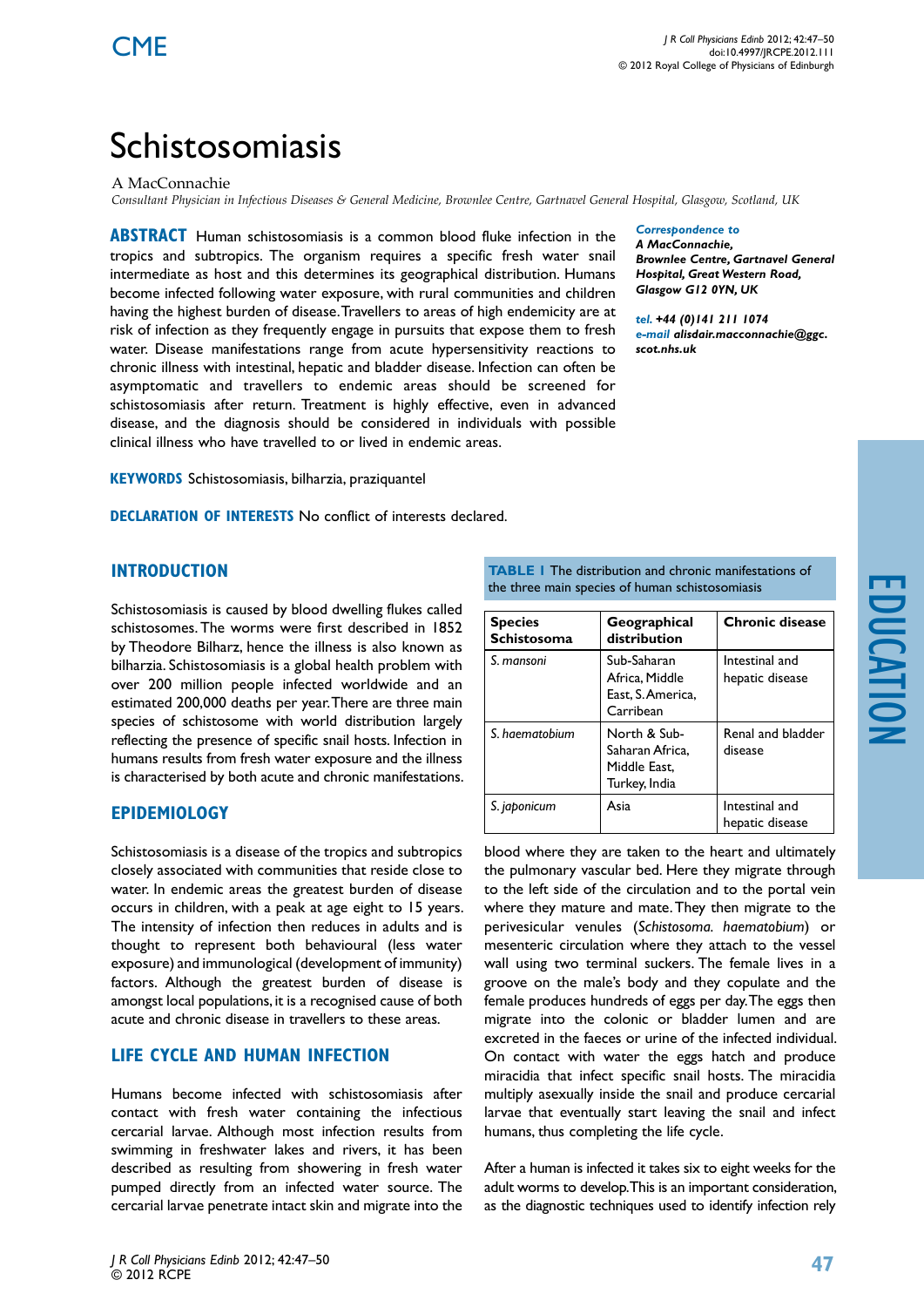upon the identification of eggs or the egg antigen. It is also important to recognise that praziquantel, the main drug used to treat schistosomiasis, only acts upon adult worms and therefore the administration of this prior to the development of adult worms will have little clinical effect.

## **Clinical manifestations of human schistosomiasis**

Although the majority of individuals infected with schistosomiasis are initially asymptomatic, human schistosomiasis has both acute and chronic manifestations. The acute manifestations, namely cercarial dermatitis and Katayama fever, are thought to be more common in travellers.

#### *Cercarial dermatitis*

This is a maculopapular eruption at the site of cercarial entry. It is usually intensely pruritic and occurs 12 to 24 hours after exposure. Occasionally a less intense reaction, often referred to as 'swimmer's itch', can occur. This reaction can last for days and is more common when individuals are exposed to non-mammalian species such as avian schistosomiasis.

#### *Katayama fever*

This is a more systemic hypersensitivity reaction to the immature parasite as it migrates to the liver. As such it is more common in travellers and tourists than in chronically infected local populations. This typically occurs a few weeks after exposure and is more common in *S. mansoni* and *S. japonicum* infection. Katayama fever presents with rapid onset of fever, malaise, arthralgia, myalgia, cough, and headache. Blood tests will typically show an eosinophilia and chest radiography will often show patchy infiltrates. Although most patients recover spontaneously, Katayama fever can be a serious illness with widespread rash and hepatosplenomegaly.

The diagnosis of Katayama fever requires appropriate history taking to identify epidemiological risk. As this is an acute manifestation of the illness, specific tests for schistosomiasis that rely on identifying eggs will often be negative. The optimum treatment of Katayama fever is unclear but is essentially supportive, with the use of glucocorticoids to improve symptoms due to the hypersensitivity. It is accepted practice to treat with praziquantel, however this should be repeated eight weeks later to ensure clearance of adult worms.

The chronic manifestations result from the chronic inflammatory response to migrating eggs and therefore require higher infectious burdens. They are more common in local populations or travellers with higher worm burden (e.g. frequent travellers or long stayers). Often, chronically infected individuals are asymptomatic until these develop. Typically the chronic manifestations of disease involve the intestines and liver in the case of *S. mansoni* and *S. japonicum* and the renal tract in *S. haematobium.*

#### *Intestinal disease*

As the eggs migrate through the bowel wall they stimulate a granulomatous inflammatory response. This leads to ulceration of the intestinal mucosa and occasionally the development of intestinal polyps. Disease is most frequent in the large bowel and can ultimately lead to stricture formation. Individuals have intermittent abdominal pain, loose stool and stools can contain blood. Often it is difficult to differentiate schistosomal intestinal disease from other enteric infections.

#### *Hepatic disease*

Hepatic schistosomiasis can present as an inflammatory disease in children associated with hepatomegaly or with fibrosis in adults resulting in portal hypertension. Spillover of eggs into the periportal space in children with heavy infection results in an acute inflammatory illness with massive hepatomegaly. However, in young adults the more chronic inflammatory response leads to collagen deposition and periportal or 'Symmers' fibrosis. This is characterised by portal hypertension and variceal development with maintained hepatocellular function.

#### *Urinary disease*

Urinary schistosomiasis results from granulomatous inflammation resulting from the migration of *S. haematobium* eggs into the ureteric and bladder lumen. Microscopic haematuria is common. However, occasionally gross haematuria is reported, often in the terminal portion of the urine. Progressive fibrosis and calcification can lead to ureteric obstruction and hydronephrosis. There is also a reported higher incidence of squamous cell bladder carcinoma in individuals with chronic urinary schistosomiasis.

#### *Other chronic manifestations*

The abnormal migration of adult worms, or the embolisation of eggs to the spinal cord and brain, can result in neurological disease. Patients can present with a transverse myelitis or with focal neurology and seizures resulting from a granulomatous brain lesion.

The development of portosystemic collaterals due to portal hypertension allows eggs to enter the pulmonary circulation. The resultant granulomatous reaction at the alveolar bed can result in the development of pulmonary hypertension.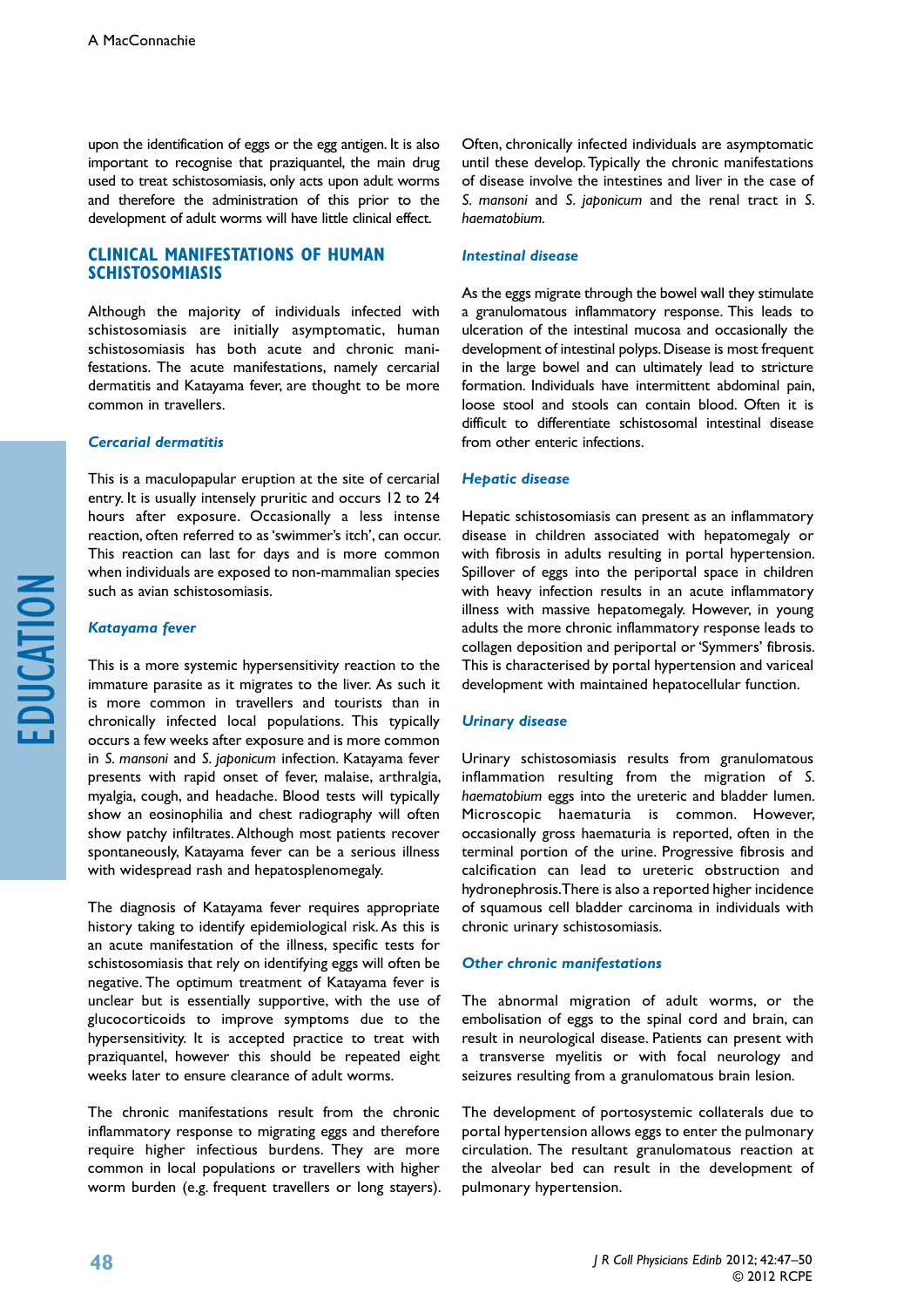## **Diagnosis**

The majority of individuals infected with schistosomiasis are asymptomatic. Although non-specific signs of infection can include eosinophilia, microscopic haematuria, and transient chest X-ray infiltrates, the specific diagnosis relies upon the demonstration of eggs or immunologic assays for egg antigen. As adult worms are required to produce eggs, these tests will often be falsely negative in the first eight weeks after infection and therefore travellers thought to be at risk should be investigated at least eight weeks after their last possible exposure. Typically, a number of stool samples will be examined for eggs and if *S. haematobium* infection is possible, either a terminal urine sample or a 24-hour urine collection should be examined. Blood should be taken for egg antigen enzyme-linked immunosorbant assay (ELISA), this can remain positive for many years after treated infection and is only useful in the diagnosis of current infection in those not likely to have been previously exposed. The identification of eggs in stool or urine requires significant egg excretion and can be negative in travellers with light infection. The ELISA is reported to have a sensitivity in excess of 90%.

## **Treatment**

Any individual with evidence of infection should be treated. Adult worms can live for many years and it is often difficult to distinguish between active and previous infection. The drug of choice is praziquantel given at a dose of 40 mg/kg (*S. mansoni* and *S. haematobium*) or 60 mg/kg (*S. japonicum*) in two divided doses. Praziquantel leads to the dislodgement of adult worms with resultant reduction in egg burden. Treatment with praziquantel is reported to produce improvement even in those who already have manifestations of chronic disease. As it only works on adult worms, treatment should be given at least eight weeks after exposure or treatment should be repeated in individuals treated early due to Katayama fever. Praziquantel is a well-tolerated drug with rare adverse effects. Efficacy is difficult to measure but in endemic areas cure rates in excess of 85% are reported.

### **Prevention**

In areas of high prevalence, prevention strategies incorporate public health measures to improve sewage management and mass treatment programmes. Travellers to endemic areas should be warned against fresh water exposure; however, this can often be difficult to avoid. There is no evidence for the efficacy of brisk towelling after water exposure or the use of mosquito repellents to prevent infection. Travellers should not take praziquantel soon after exposure as it will have no effect on the developing worms. Travellers should be warned about the risks of acquiring infection and offered screening with serology and stool and urine microscopy eight weeks after return home. Those with evidence of infection should then be treated with praziquantel.

## **Highlights**

- Potential exposure to schistosomiasis results from fresh water exposure.
- The only effective measure of protecting yourself from schistosomiasis is avoidance of fresh water exposure.
- The illness can be asymptomatic therefore travellers need to be warned of the risk and encouraged to be tested upon return.
- The tests for schistosomiasis rely on the detection of eggs or egg antigen. Therefore sufficient time should be allowed (6–8 weeks) after last potential exposure before testing.
- Praziquantel, the drug of choice for schistosomiasis, is effective and associated with few adverse effects.

#### *Further reading*

- 1 Gryseels B, Polman K, Clerinx J et al. Human schistosomiasis. *Lancet* 2006; 368:1106–18. [http://dx.doi.org/10.1016/S0140-](http://dx.doi.org/10.1016/S0140-6736(06)69440-3
) [6736\(06\)69440-3](http://dx.doi.org/10.1016/S0140-6736(06)69440-3
)
- 2 Meltzer E, Artom G, Marva E et al. Schistosomiasis among travellers: new aspects of an old disease. *Emerg Infect Dis* 2006; 12:1696–700. <http://dx.doi.org/10.3201/eid1211.060340>
- 3 Ross AG, Vickers D, Olds GR et al. Katayama syndrome. *Lancet Infect Dis* 2007; 7:218–24. [http://dx.doi.org/10.1016/S1473-](http://dx.doi.org/10.1016/S1473-3099(07)70053-1
) [3099\(07\)70053-1](http://dx.doi.org/10.1016/S1473-3099(07)70053-1
)
- 4 World Health Organization (WHO). Information on epidemiology and control strategy [Internet]. Switzerland: WHO. [cited 2011 Feb 10]. Available from:<http://www.who.int/schistosomiasis/en>